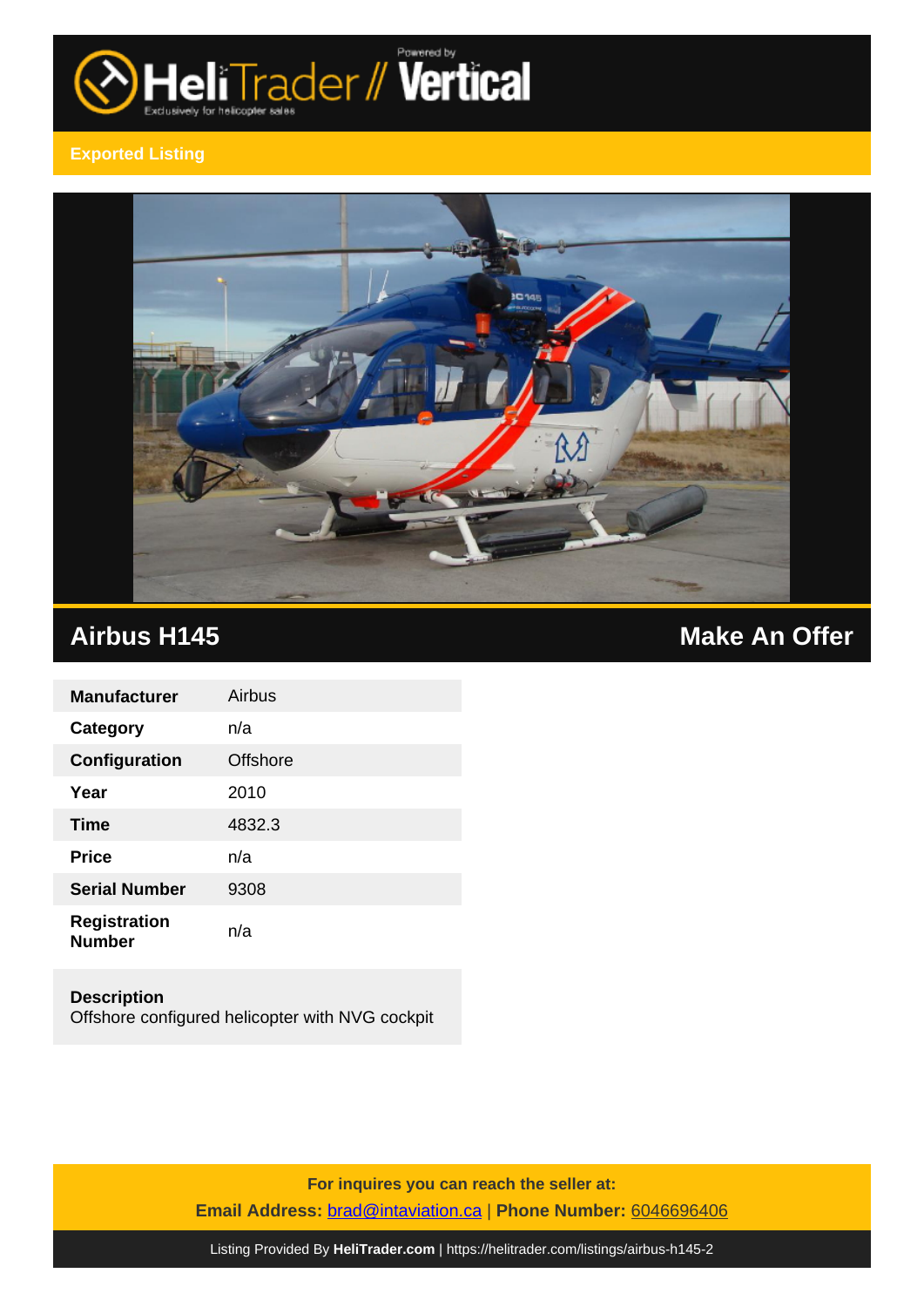#### **Avionics**

ATC Transponder - Garmin GTX 330 Dual VHF AM NAV/GPS - Garmin GNS 430W **HUMS** Intercom - IC 3100 Marker beacon - Bendix King KR 21 ADF - DF 431B Radio altimeter - Bendix King KRA 405B UMS MFDAU Weather radar - RT 1601 DME - CDM 451 HF transceiver Dual autopilot - Sagem APM 2100 Dual AHRU ELT - Artex C406-N HM TCAD - TCAD 9900BX Video radar unit Solid state CVFDR with ULB - Honeywell AR-602C w/ Dukane DK120 Dual air data computer - ADU 3000 Dual full colour display unit Four (4) NVG compatible flight displays - SMD 45 H-NAV VHF FM transceiver - NAT NPX 138N

### **Equipment**

Emergency power supply Dual controls First aid kit

Fire extinguisher

Hoist provisions

#### **Interior**

Eight (8) passenger seats

4-Point harness

Digital stereo player system

**For inquires you can reach the seller at: Email Address:** [brad@intaviation.ca](mailto:brad@intaviation.ca,) | **Phone Number:** 6046696406

Listing Provided By **[HeliTrader.com](https://helitrader.com)** | <https://helitrader.com/listings/airbus-h145-2>